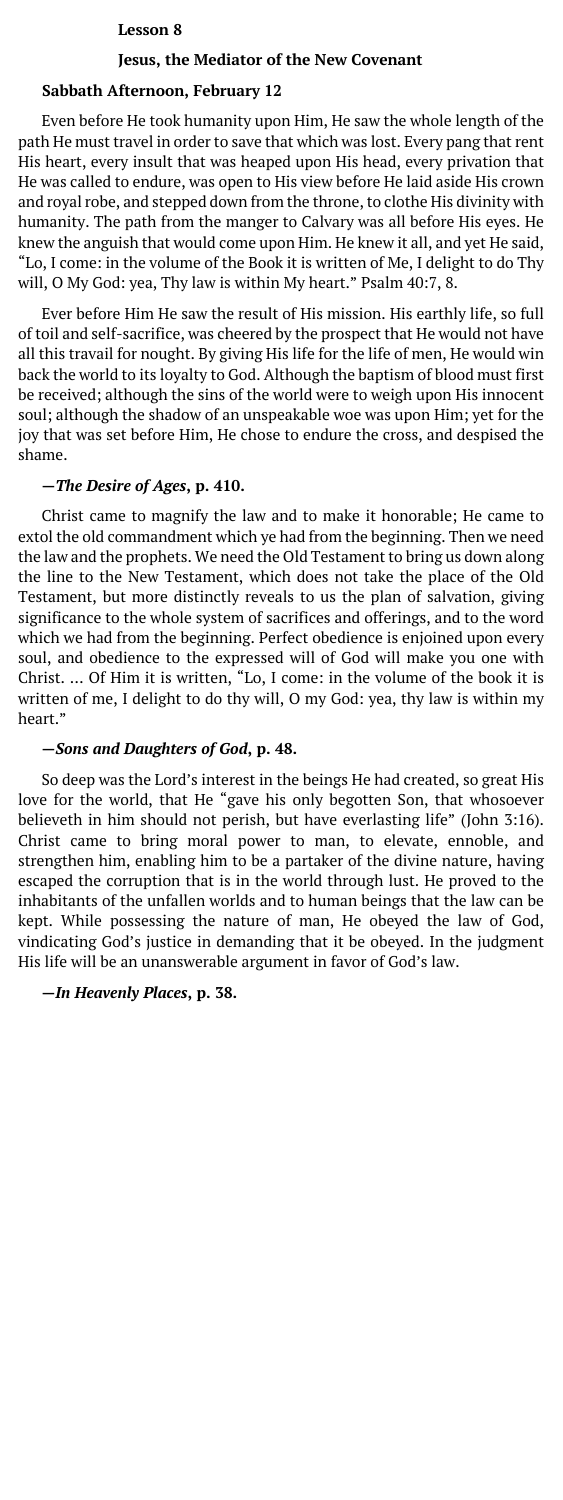# **Sunday, February 13: The Need of a New Covenant**

The sins of the people were transferred in figure to the officiating priest, who was a mediator for the people. The priest could not himself become an offering for sin, and make an atonement with his life, for he was also a sinner. Therefore, instead of suffering death himself, he killed a lamb without blemish; the penalty of sin was transferred to the innocent beast, which thus became his immediate substitute, and typified the perfect offering of Jesus Christ. Through the blood of this victim, man looked forward by faith to the blood of Christ which would atone for the sins of the world.

# **—Ellen G. White Comments, in** *The SDA Bible Commentary***, vol. 1, p. 1111.**

Paul endeavored to direct the minds of his hearers to the one great Sacrifice for sin. He pointed to the sacrifices that were shadows of good things to come, and then presented Christ as the antitype of all those ceremonies—the object to which they pointed as the only source of life and hope for fallen man. Holy men of old were saved by faith in the blood of Christ. As they saw the dying agonies of the sacrificial victims they looked across the gulf of ages to the Lamb of God that was to take away the sin of the world.

God justly claims the love and obedience of all His creatures. He has given them in His law a perfect standard of right. But many forget their Maker and choose to follow their own way in opposition to His will. They return enmity for love that is as high as heaven and as broad as the universe. God cannot lower the requirements of His law to meet the standard of wicked men; neither can man in his own power meet the demands of the law. Only by faith in Christ can the sinner be cleansed from guilt and be enabled to render obedience to the law of his Maker.

# **—***The Acts of the Apostles***, pp. 424, 425.**

So great has been the spiritual blindness of men that they have sought to make of none effect the Word of God. They have declared by their traditions that the great plan of redemption was devised in order to abolish and make of none effect the law of God, when Calvary is the mighty argument that proves the immutability of the precepts of Jehovah. … The state of the character must be compared with the great moral standard of righteousness. There must be a searching out of the peculiar sins which have been offensive to God, which have dishonored His name and quenched the light of His Spirit and killed the first love from the soul.

Victory is assured through faith and obedience. … The work of overcoming is not restricted to the age of the martyrs. The conflict is for us, in these days of subtle temptation to worldliness, to self-security, to indulgence of pride, covetousness, false doctrines, and immorality of life. … Shall we stand before the proving of God?

# **—***That I May Know Him***, p. 256.**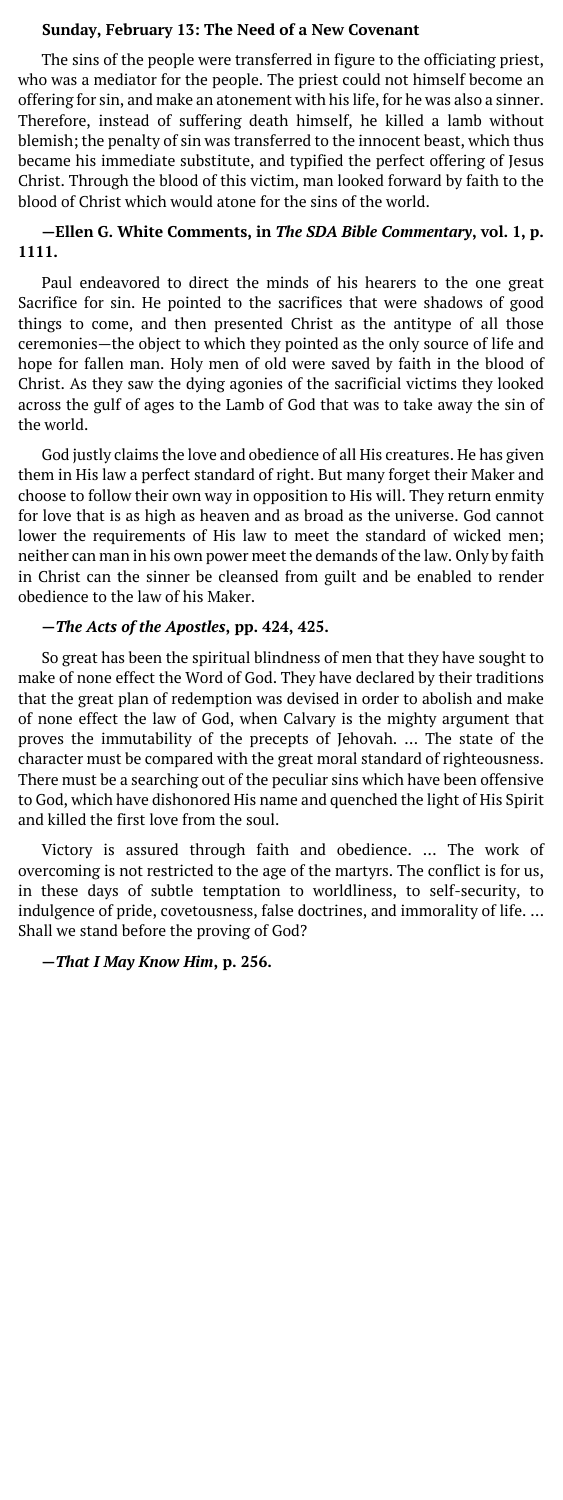## **Monday, February 14: New and Renewed**

The sacrificial service that had pointed to Christ passed away; but the eyes of men were turned to the true sacrifice for the sins of the world. The earthly priesthood ceased; but we look to Jesus, the minister of the new covenant, and "to the blood of sprinkling, that speaketh better things than that of Abel." "The way into the holiest of all was not yet made manifest, while as the first tabernacle was yet standing: … but Christ being come an high priest of good things to come, by a greater and more perfect tabernacle, not made with hands, … by His own blood He entered in once into the holy place, having obtained eternal redemption for us." Hebrews 12:24; 9:8-12.

"Wherefore He is able also to save them to the uttermost that come unto God by Him, seeing He ever liveth to make intercession for them." Hebrews 7:25. Though the ministration was to be removed from the earthly to the heavenly temple; though the sanctuary and our great high priest would be invisible to human sight, yet the disciples were to suffer no loss thereby. They would realize no break in their communion, and no diminution of power because of the Saviour's absence. While Jesus ministers in the sanctuary above, He is still by His Spirit the minister of the church on earth. He is withdrawn from the eye of sense, but His parting promise is fulfilled, "Lo, I am with you alway, even unto the end of the world." Matthew 28:20. While He delegates His power to inferior ministers, His energizing presence is still with His church.

# **—***The Desire of Ages***, p. 166.**

[Paul] desired those to whom he was writing to remember that they must reveal in their lives the glorious change wrought in them by Christ's transforming grace. They were to be lights in the world, by their purified, sanctified characters exerting an influence counter to the influence of satanic agencies. They were ever to remember the words, "Not of yourselves." They could not change their own hearts. And when by their efforts souls were led from the ranks of Satan to take their stand for Christ, they were not to claim any credit for the transformation wrought. …

The great change that is seen in the life of a sinner after conversion is not brought about by any human goodness.

He who is rich in mercy has imparted His grace to us. Then let praise and thanksgiving ascend to Him, because He has become our Saviour. Let His love, filling our hearts and minds, flow forth from our lives in rich currents of grace. When we were dead in trespasses and sins, He quickened us into spiritual life. He brought grace and pardon, filling the soul with new life.

**—***God's Amazing Grace***, p. 319.**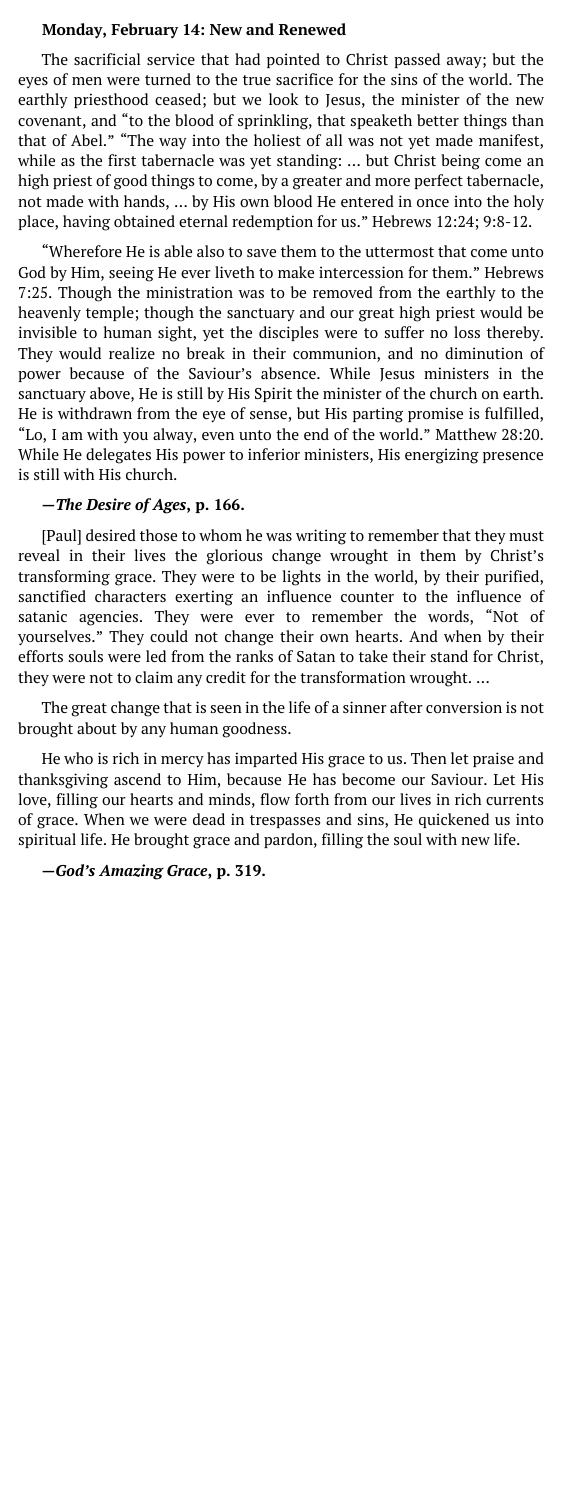#### **Tuesday, February 15: The New Covenant Has a Better Mediator**

The law of God's government was to be magnified by the death of God's only begotten Son. Christ bore the guilt of the sins of the world. Our sufficiency is found only in the incarnation and death of the Son of God. He could suffer, because sustained by divinity. He could endure, because He was without one taint of disloyalty or sin. Christ triumphed in man's behalf in thus bearing the justice of punishment. He secured eternal life to men, while He exalted the law, and made it honorable.

Every soul is under obligation to follow in the footsteps of Christ, the great example for the human family. He said, "I have kept my Father's commandments." The Pharisees thought that He was seeking to lessen the claims of the law of God, but His voice rang out upon their ears saying, "Think not that I am come to destroy the law, or the prophets: I am not come to destroy but to fulfil. For verily I say unto you, Till heaven and earth pass, one jot or one tittle shall in no wise pass from the law, till all be fulfilled."

#### **—***Sons and Daughters of God***, p. 48.**

To the apostle John on the Isle of Patmos were revealed the things which God desired him to give to the people. Study these revelations. Here are themes worthy of our contemplation, large and comprehensive lessons which all the angelic host are now seeking to communicate. Behold the life and character of Christ, and study His mediatorial work. Here is infinite wisdom, infinite love, infinite justice, infinite mercy. Here are depths and heights, lengths and breadths, for our consideration. Numberless pens have been employed in presenting to the world the life, the character, and the mediatorial work of Christ, and yet every mind through which the Holy Spirit has worked has presented these themes in a light that is fresh and new.

We desire to lead the people to understand what Christ is to them and what are the responsibilities they are called upon to accept in Him. As His representatives and witnesses, we ourselves need to come to a full understanding of the saving truths gained by an experimental knowledge.

**—***Testimonies for the Church***, vol. 6, p. 59.**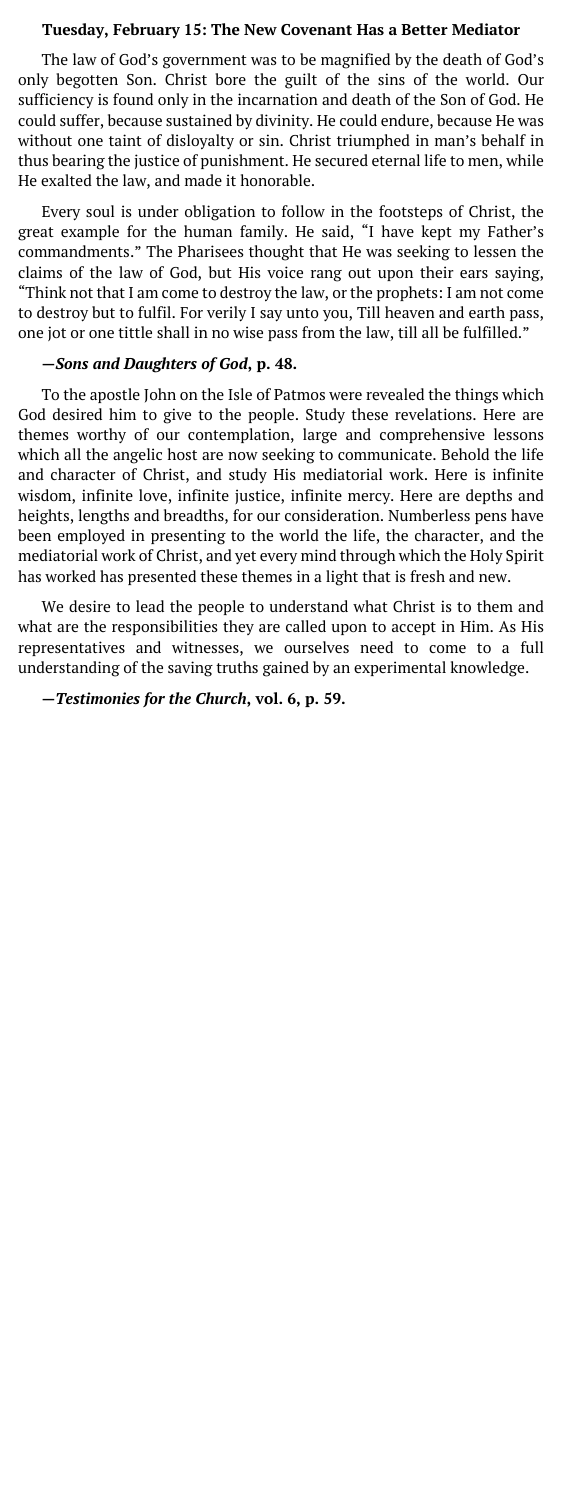#### **Wednesday, February 16: The New Covenant Has Better Promises**

Of special value to God's church on earth today—the keepers of His vineyard—are the messages of counsel and admonition given through the prophets who have made plain His eternal purpose in behalf of mankind. In the teachings of the prophets, His love for the lost race and His plan for their salvation are clearly revealed. The story of Israel's call, of their successes and failures, of their restoration to divine favor, of their rejection of the Master of the vineyard, and of the carrying out of the plan of the ages by a goodly remnant to whom are to be fulfilled all the covenant promises—this has been the theme of God's messengers to His church throughout the centuries that have passed. …

Let Israel hope in God. The Master of the vineyard is even now gathering from among men of all nations and peoples the precious fruits for which He has long been waiting. Soon He will come unto His own; and in that glad day His eternal purpose for the house of Israel will finally be fulfilled.—Prophets and Kings, p. 22.

The precious Bible is the garden of God, and His promises are the lilies, and the roses, and the pinks.

How I wish that we might all believe in the promises of God. … We are not to look into our hearts for a joyful emotion as an evidence of our acceptance with Heaven, but we are to take God's promises and say, "They are mine. The Lord is letting His Holy Spirit rest upon me. I am receiving the light; for the promise is, 'Believe that ye receive the things ye ask for, and ye shall have them.' By faith I reach within the veil and lay hold of Christ, my strength. I thank God that I have a Saviour." …

… [In the] promises of God's Word … He is speaking to us individually, speaking as directly as if we could listen to His voice. It is in these promises that Christ communicates to us His grace and power. They are leaves from that tree which is "for the healing of the nations." Received, assimilated, they are to be the strength of the character, the inspiration and sustenance of the life.

# **—***The Faith I Live By***, p. 9.**

Christ came to the earth and stood before the children of men with the hoarded love of eternity, and this is the treasure that, through our connection with Him, we are to receive, to reveal, and to impart.

Human effort will be efficient in the work of God just according to the consecrated devotion of the worker— by revealing the power of the grace of Christ to transform the life. We are to be distinguished from the world because God has placed His seal upon us, because He manifests in us His own character of love. Our Redeemer covers us with His righteousness.

# **—***The Ministry of Healing***, p. 37.**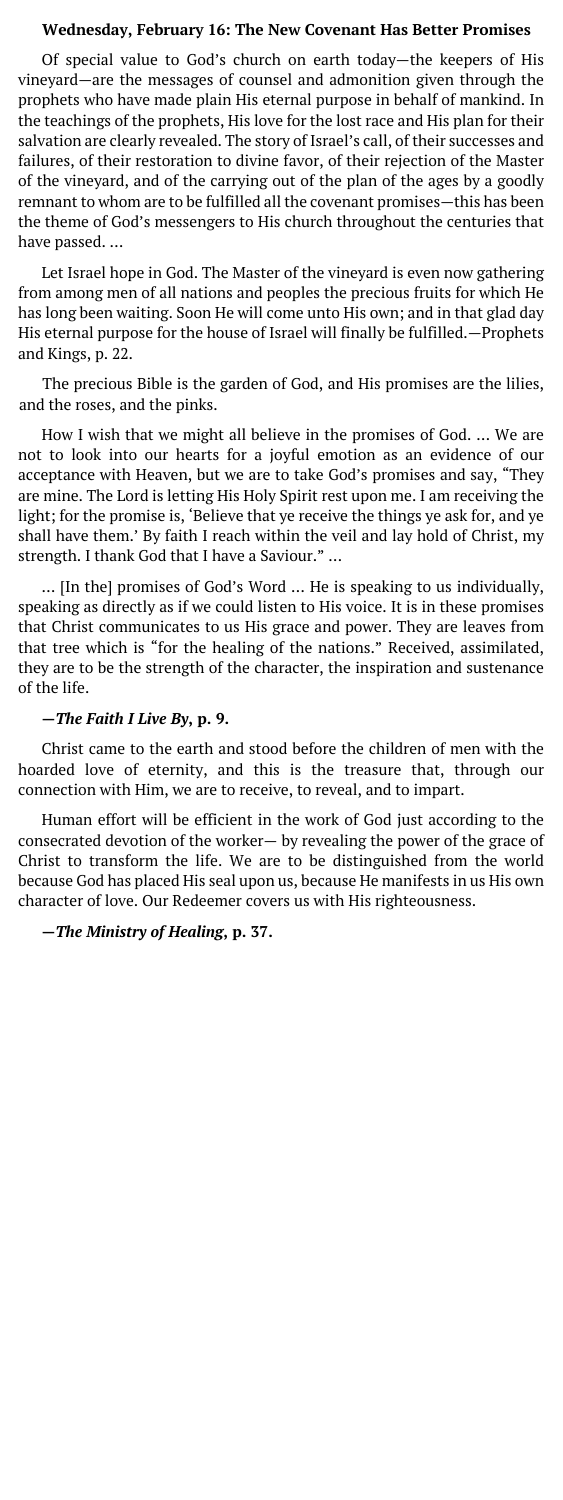# **Thursday, February 17: The New Covenant Has Solved the Problem of the Heart**

In the Bible the will of God is revealed. The truths of the Word of God are the utterances of the Most High. He who makes these truths a part of his life becomes in every sense a new creature. He is not given new mental powers, but the darkness that through ignorance and sin has clouded the understanding is removed. The words, "A new heart also will I give you," mean, "A new mind will I give you." A change of heart is always attended by a clear conviction of Christian duty, an understanding of truth. He who gives the Scriptures close, prayerful attention will gain clear comprehension and sound judgment, as if in turning to God he had reached a higher plane of intelligence.—My Life Today, p. 24.

[Jesus] came to give to men new hearts. He said, "A new heart also will I give you." But the self-righteous of that day and of this day feel no need of having a new heart. Jesus passed by the scribes and the Pharisees, for they felt no need of a Saviour. They were wedded to forms and ceremonies. These services had been instituted by Christ; they had been full of vitality and spiritual beauty; but the Jews had lost the spiritual life from their ceremonies, and clung to the dead forms after spiritual life was extinct among them. When they departed from the requirements and commandments of God, they sought to supply the place of that which they had lost, by multiplying their own requirements, and making more rigorous demands than had God; and the more rigid they grew, the less of the love and Spirit of God they manifested.

#### **—***Selected Messages***, book 1, pp. 386, 387.**

One of the most earnest prayers recorded in the Word of God is that of David when he pleaded, "Create in me a clean heart, O God." Psalm 51:10. God's response to such a prayer is, A new heart will I give you. This is a work that no finite man can do. Men and women are to begin at the beginning, seeking God most earnestly for a true Christian experience. They are to feel the creative power of the Holy Spirit. They are to receive the new heart, that is kept soft and tender by the grace of heaven. The selfish spirit is to be cleansed from the soul. They are to labor earnestly and with humility of heart, each one looking to Jesus for guidance and encouragement. Then the building, fitly framed together, will grow into a holy temple in the Lord.

#### **—***Our High Calling***, p. 159.**

How, then, are we to be saved? "As Moses lifted up the serpent in the wilderness," so the Son of man has been lifted up, and everyone who has been deceived and bitten by the serpent may look and live. "Behold the Lamb of God, which taketh away the sin of the world." John 1:29. The light shining from the cross reveals the love of God. His love is drawing us to Himself. If we do not resist this drawing, we shall be led to the foot of the cross in repentance for the sins that have crucified the Saviour. Then the Spirit of God through faith produces a new life in the soul. The thoughts and desires are brought into obedience to the will of Christ. The heart, the mind, are created anew in the image of Him who works in us to subdue all things to Himself. Then the law of God is written in the mind and heart, and we can say with Christ, "I delight to do Thy will, O my God." Psalm 40:8.

**—***The Desire of Ages***, pp. 175, 176.**